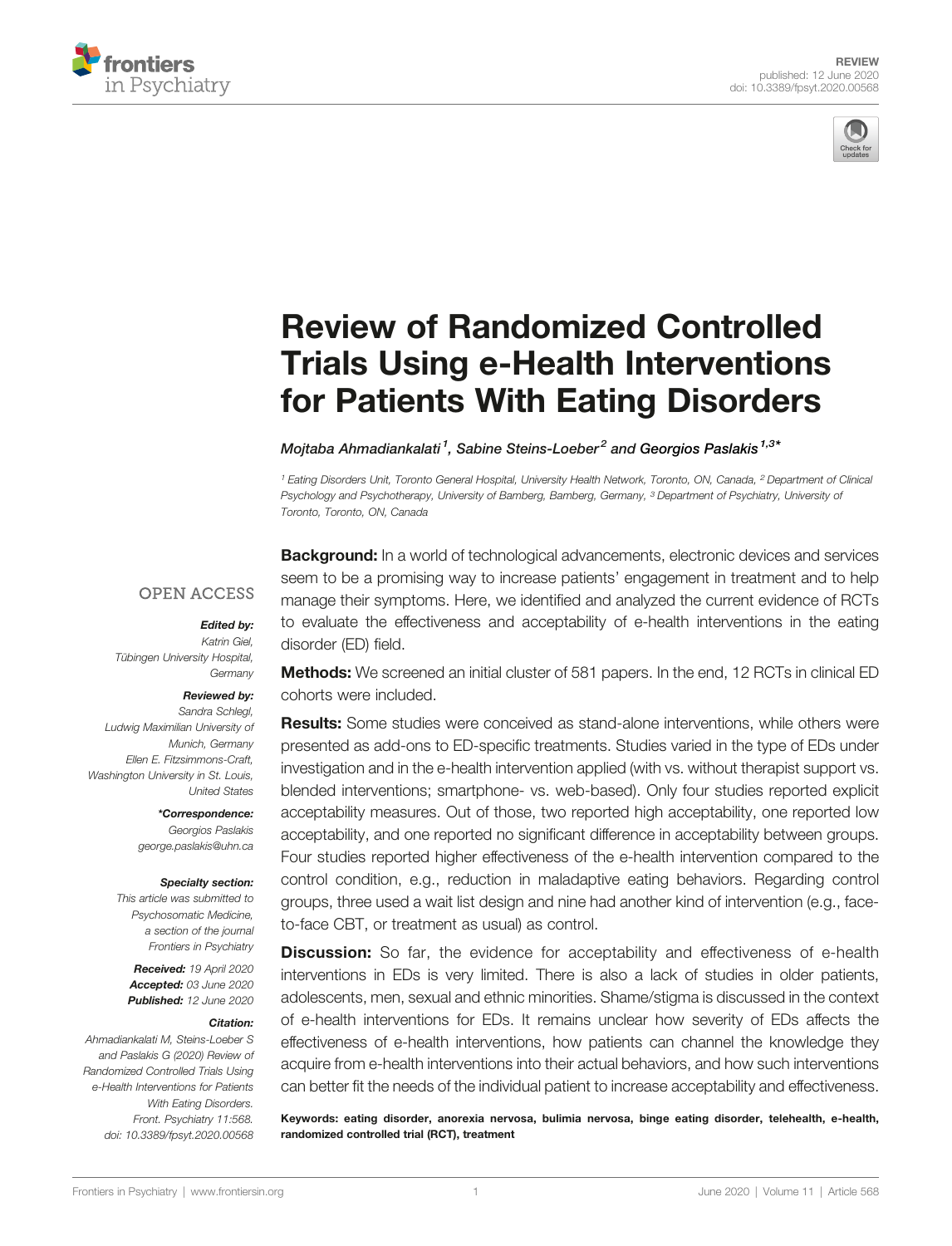# INTRODUCTION

Eating disorders (EDs) are very common, with some studies reporting collective prevalence rates for the three most common forms anorexia nervosa (AN), bulimia nervosa (BN), and binge eating disorder (BED) of up to 10% ([1](#page-10-0)). Additionally, high dropout rates during disorder-specific treatments, low remission rates, high relapse rates as well as mortality rates among the highest for psychiatric disorders ([2](#page-10-0)–[6\)](#page-10-0), constitute EDs a relevant public health concern. A significant portion of patients with EDs do not receive adequate treatment, a fact pointing towards barriers in accessing care such as lack of training on eating disorders for general practitioners, delay in treatment referral, and long waiting lists ([7](#page-10-0)–[9\)](#page-10-0).

In a world of computers and smartphones, it appears logical to reach out to patients via electronic devices in efforts to increase their engagement in treatment and provide them with strategies to manage their symptoms. Collectively known as ehealth interventions, these interventions include all those that apply any type of information and communication technologies and cover a spatial distance between professional care providers and care recipients [\(10](#page-10-0)). They range from Internet-based standalone interventions to newer forms of interventions that combine the strengths of face-to-face and Internet approaches, blended interventions. Great numbers of e-health interventions have been found effective in improving health-related outcomes over a great variety of target conditions and patient groups, both with regard to medical and mental health, in adults and adolescents ([11](#page-10-0)–[25\)](#page-10-0). Several studies have identified facilitators and barriers in the implementation and sustainability of e-health interventions ([26](#page-10-0)–[28\)](#page-10-0). Apart from the obvious benefits, such as ease of use, cost-effectiveness, and the ability to increase access to services, e-health interventions may give rise to issues of data security, privacy, and technical concerns, may limit team-based approaches, dilute boundaries between health care provider and patient, and impede the development of a therapeutic rapport ([29,](#page-10-0) [30\)](#page-10-0). Attitudes of the general population towards e-health interventions are also not uncritical throughout ([31\)](#page-10-0).

E-health interventions have also been applied and evaluated in the context of EDs and have proven to be convenient and acceptable among patients, and to decrease ED-related and comorbid symptoms. Self-monitoring functions offer tracking and analysis of ED-related symptoms and hence help to increase patients' conscious engagement in treatment ([32](#page-10-0)). In their systematic review, Aardoom et al. studied articles published between January 2013 and September 2015 and found that among the existing e-health interventions, Internet-based cognitive behavioral therapy and guided self-help are two of the most effective approaches in reducing eating disorder psychopathology ([33\)](#page-10-0). Barakat et al. [\(34](#page-10-0)) aimed to determine which components of digital-based self-help interventions are associated with a decline in ED-related pychopathology and found, for example, that the use of different multi-media channels was a beneficial feature of the interventions, while automated feedback was associated with less improvement. In another systematic review, Schlegl et al. indicated that

technology-based interventions not only constitute an option to deliver evidence-based treatments to patients, but can also be applied in prevention, and to support the next of kin of patients with eating disorders [\(35](#page-10-0)). Nonetheless, superiority of e-health interventions over face-to-face treatments in the context of EDs has also been questioned [\(36\)](#page-10-0).

The COVID-19 pandemic has unleashed an unprecedented global race to deliver e-health interventions in times where faceto-face interventions ceased to be an option, and might fundamentally change traditional modi operandi of health care delivery. Given the immense developments in the field, a recent review is necessary to provide an overview of the newest e-health interventions. Not only is it important to keep pace with the newest developments and trends in the field and to assess their effectiveness, but it is also crucial to identify barriers in their applicability to help design more appropriate future interventions. The primary objective of the present paper was to identify, summarize, synthesize, and critically evaluate current evidence regarding effectiveness and user experience/acceptability of ehealth interventions in the ED field. To do so, only studies in cohorts diagnosed with an ED and only randomized controlled studies were considered in this work -in contrast to previous reviews that had no restrictions in study design of included studies and also included non-clinical cohorts ([34](#page-10-0), [36\)](#page-10-0).

### MATERIALS AND METHODS

We used PubMed (pubmed.gov) to find our primary cluster of papers using the following function: (((((((((((((telemedicine)) OR tele-medicine) OR telehealth) OR tele-health) OR ehealth) OR e-health) OR app) OR smartphone) OR video) OR videoconference) OR telepsychiatry) OR tele-psychiatry)) AND (((((((eating disorder) OR eating disorders) OR anorexia nervosa) OR bulimia nervosa) OR binge eating disorder) OR Other Specified Feeding and Eating Disroders) OR Avoidant/ Restrictive Food Intake Disorder). Titles, abstracts, and if needed, full text of each publication were screened to evaluate relevance for the purpose of this review. We only considered papers published between April 2016 and February 2020, given that other reviews cover the previous time period [\(33\)](#page-10-0). We included papers that were written in English, included an ehealth intervention (i.e., treatment trials), examined only diagnosed clinical cohorts with an ED, used a randomized controlled design, and had at least 10 patients (adolescents or adults) in the experimental group. We also conducted a manual search of reference lists in eligible articles and identified five additionally relevant papers. Only studies that were already published in peer-reviewed journals were included. Neither control conditions nor outcomes were specified or limited in order to present the broad spectrum of currently available RCTs. Data extracted from each paper to construct this review included objectives, study design, sample size, participants' demographics (age, gender, and ethnicity), type of ED under investigation, description of treatment arms, primary outcomes, and acceptability of intervention.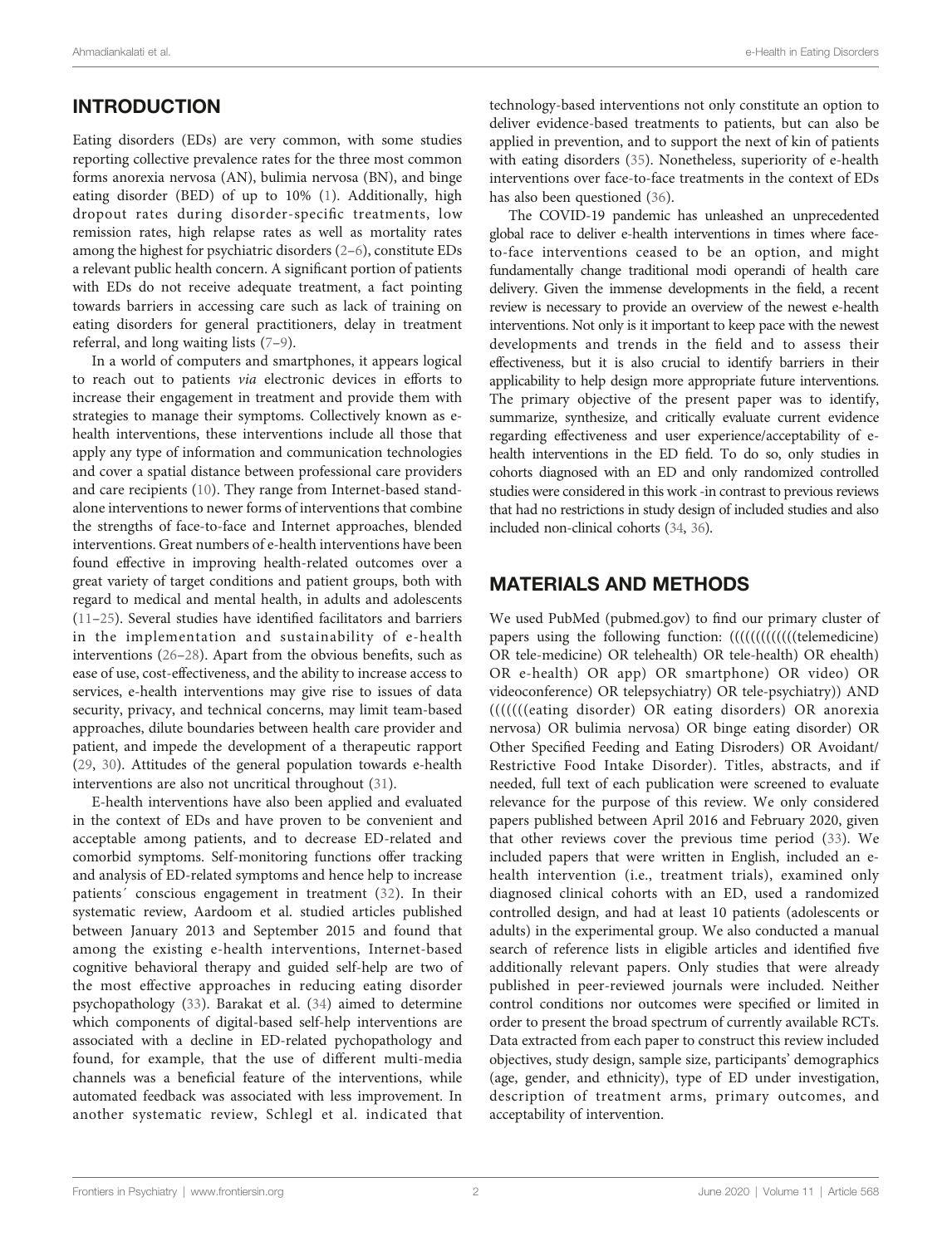The quality of studies was assessed by calculating a quality score as proposed by Gordon et al. [\(37\)](#page-10-0). A total of 9 questions (1. Was a random or pseudo-random sample used? 2. Was the inclusion criteria clearly defined? 3. Were confounding factors identified and control strategies stated? 4. Were outcomes assessed using objective criteria? 5. Was there sufficient description of the groups? 6. Was there sufficient description of withdrawals and drop-outs? 7. Were the methods of statistical analysis described? 8. Was the source of financial support described? 9. Was there a description of investigators and assessors, with possible conflicts of interest)? were answered using "yes," "no," or "unknown," and the quality score was calculated as the ratio [yes/(no + unknown)]. Comparison of calculated scores between studies allows an evaluation of quality. As an estimate of between-group effect size, Cohen's d is reported -if studies reported Cohen´s d to describe the magnitude of effects. Study selection and ratings of study quality were performed by two independent researchers and differences of opinion between researchers were resolved through consensus. For quality ratings please refer to [Supplemental Table S1](#page-9-0).

## RESULTS

Initially, 576 papers were found through the PubMed database. Following a screening process based on inclusion criteria and checking the title and abstract of each paper, 488 papers were excluded and 88 were deemed relevant. Out of the 88 papers, 52 were published after April 2016. Out of those 52 papers, 14 did not involve e-health interventions, two were comments on previously published papers, three did not have enough subjects  $( $10$ ), two did not have a control condition, two were$ surveys, four did not include diagnosed clinical ED cohorts, one was a protocol, and one was an economic analysis. We ended up with 7 papers that met our criteria in the end. Five additional papers were found by means of manual search. A total of 12 RCTs were included in this review in the end. Steps of the inclusion process are outlined in [Figur](#page-3-0)e 1 and a brief summary of included papers is found in Table 1.

#### E-Health Interventions With Therapist Support

Zerwas et al. conducted a randomized controlled trial to compare the effectiveness of an Internet-based (online chat) cognitive behavioral group therapy for bulimia nervosa (CBT4BN) to faceto-face cognitive behavioral group therapy (CBTF2F) ([38](#page-10-0)). Adults with DSM-IV diagnosis of BN  $(n = 179)$ , out of which 97.4% were women, were randomized into either of the two groups. Participants in both groups attended  $16 \times 90$  min group CBT sessions. At the end of the interventions, higher abstinence in binge eating and purging behaviors (defined as 0 episodes in the past 28 days) was observed in CBTF2F compared to CBT4BN  $(|d| = |-0.18|)$ . However, after one year, this difference diminished and both groups exhibited similar levels of BN-related behaviors  $(d = 0.07)$ ; this was attributed to a continuous reduction in binge eating and purging behaviors in the CBT4BN condition even one year after the intervention. CBT4BC was inferior in terms of acceptance compared to CBTF2F. The authors concluded that

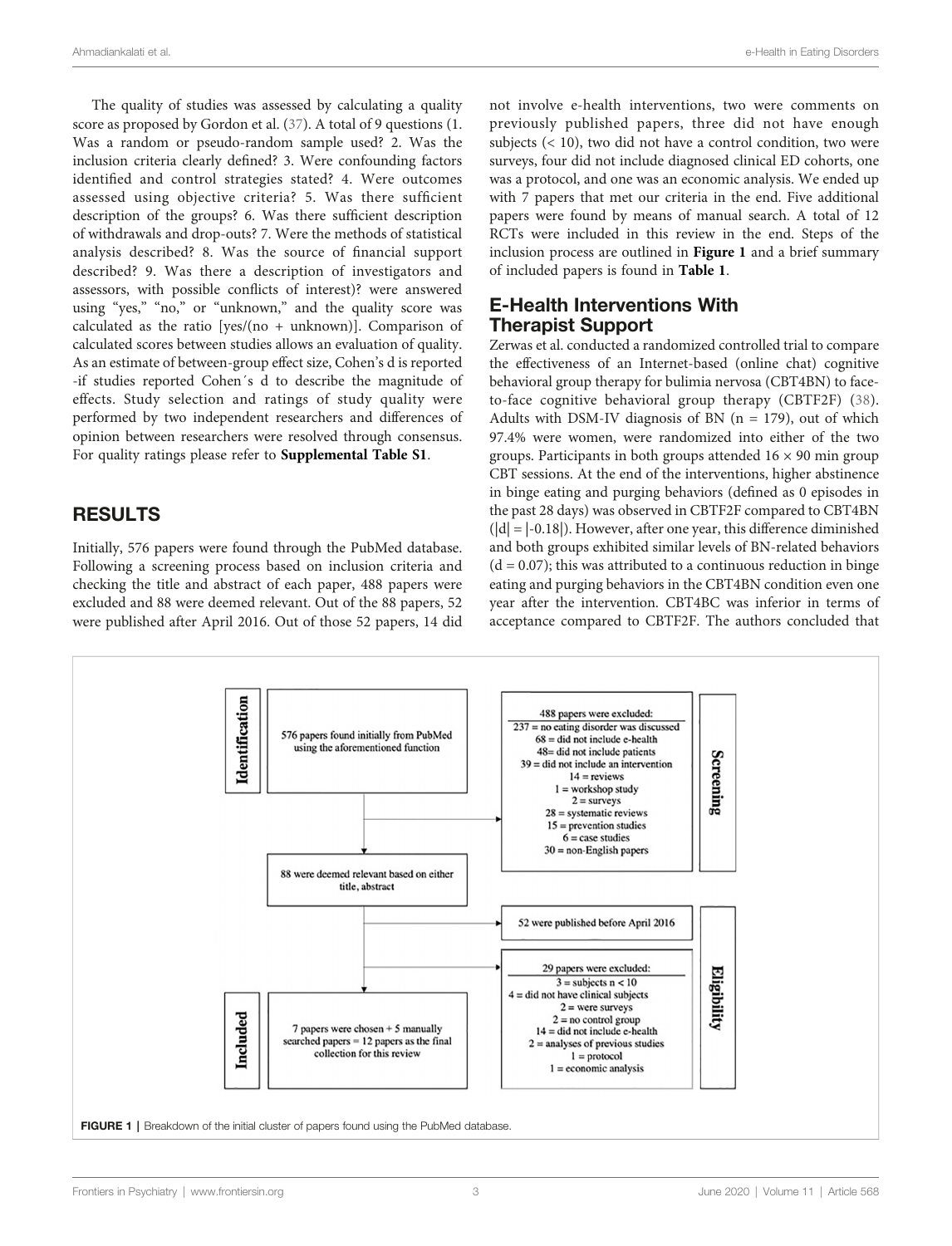<span id="page-3-0"></span>

| Author                                           | Study<br>design | Sample                                               | N   | Intervention                                                                                                                                                                                                                                                                       | <b>Post-Intervention</b><br><b>Results</b>                                                                                                    | Length of<br>follow-up<br>period(s) | Follow-up findings                                                                                                                                                                     | <b>Acceptability</b> | Quality<br><b>Score</b> |
|--------------------------------------------------|-----------------|------------------------------------------------------|-----|------------------------------------------------------------------------------------------------------------------------------------------------------------------------------------------------------------------------------------------------------------------------------------|-----------------------------------------------------------------------------------------------------------------------------------------------|-------------------------------------|----------------------------------------------------------------------------------------------------------------------------------------------------------------------------------------|----------------------|-------------------------|
| E-Health interventions with therapist support    |                 |                                                      |     |                                                                                                                                                                                                                                                                                    |                                                                                                                                               |                                     |                                                                                                                                                                                        |                      |                         |
| Zerwas et al. (38)                               | <b>RCT</b>      | Adults with BN<br>(97.4% women)                      |     | 179 Internet-based CBT group therapy for BN<br>via chat platform as treatment group vs.<br>face-to-face group CBT as control group                                                                                                                                                 | Higher abstinence from<br>binge eating and purging<br>in CBTF2F compared to<br>CBT4BN                                                         | 12 months                           | CBT4BN, but not CBTF2F,<br>continued to reduce binge<br>eating and purging<br>frequency, leading to no<br>differences in abstinence<br>from bingeing/purging<br>between the two groups | Low acceptability    | All yes                 |
| Wagner et al. (39)                               | <b>RCT</b>      | Adults with BED<br>(96.4% women)                     | 139 | Internet-based cognitive-behavioral<br>intervention for adults with BED + high<br>therapist contact as treatment group versus<br>WL control group                                                                                                                                  | Intervention led to<br>significant reduction in<br>number of OBEs and ED<br>psychopathology                                                   | 3, 6, and 12<br>months              | Superiority of the intervention N/A<br>remained at all follow-ups                                                                                                                      |                      | All yes                 |
| de Zwaan et al. (40)                             | <b>RCT</b>      | Adults with BED<br>(87.6% women)                     |     | 178 Internet-based GSH which offered 11<br>Internet modules and weekly email contacts<br>as treatment group versus control group<br>which offered 20 individual face-to-face<br>CBT sessions                                                                                       | Face-to-face CBT group<br>was superior in reducing<br>days of OBE                                                                             | 6 months and<br>1.5 years           | Significantly higher reduction<br>in ED psychopathology and<br>higher reduction in OBE days<br>in face-to-face CBT over<br>GSH-I at 6 months, but no<br>differences at 1.5 years       | N/A                  | All yes                 |
| Jacobi et al. (41)                               | <b>RCT</b>      | Adult women with<br><b>BN</b>                        |     | 253 Web-based 9-month long CBT aftercare<br>program as treatment group vs. TAU as<br>control group                                                                                                                                                                                 | Non-significant abstinence 9 months<br>from BN between groups;<br>however, significantly<br>lower vomiting episodes in<br>the treatment group |                                     | No difference in abstinence<br>rates between groups at<br>follow-up; number of<br>vomiting episodes was no<br>longer statistically significant<br>at follow-up                         | N/A                  | All yes                 |
| Strandskov et al. (42)                           | <b>RCT</b>      | Adults with BN or<br><b>EDNOS (97%)</b><br>women)    | 92  | ACT-influenced Internet-based CBT on EDs<br>as treatment group vs. WL control group                                                                                                                                                                                                | Significant reduction in ED N/A<br>symptoms and body<br>dissatisfaction in the<br>treatment group                                             |                                     | N/A                                                                                                                                                                                    | N/A                  | All yes                 |
| Hildebrandt et al. (43)                          | <b>RCT</b>      | Men (24.9%) and<br>women (75.1%)<br>with BED or BN   |     | 225 Noom monitor app plus CBT-GSH<br>telephone coaching as treatment group.<br>Control group involved standard care which<br>meant unrestricted access to clinical<br>resources (but no ED-specific treatments)                                                                    | Significant reduction in<br>OBE days in the<br>intervention group at the<br>end of intervention<br>compared to the control<br>condition       | 26 and 52<br>weeks follow-up        | Higher reduction in OBE<br>days and compensatory<br>behaviors in the intervention<br>group at the 52-weeks<br>follow-up                                                                | N/A                  | All yes                 |
| E-Health interventions without therapist support |                 |                                                      |     |                                                                                                                                                                                                                                                                                    |                                                                                                                                               |                                     |                                                                                                                                                                                        |                      |                         |
| Green et al. (44)                                | <b>RCT</b>      | Women between<br>14-52 with AN, BN.<br>BED, or OSFED | 82  | Expanded online version of the Body<br>Project which offered 8 modules and 15<br>activities designed to reduce thin-ideal<br>internalization, maladaptive social<br>comparison, and self-objectification via<br>dissonance induction. WL control group<br>received assessment only | No significant differences<br>between the groups                                                                                              | 2 months                            | No significant effects                                                                                                                                                                 | N/A                  | $\overline{2}$          |

(Continued)

e-Health in Eating

Disorders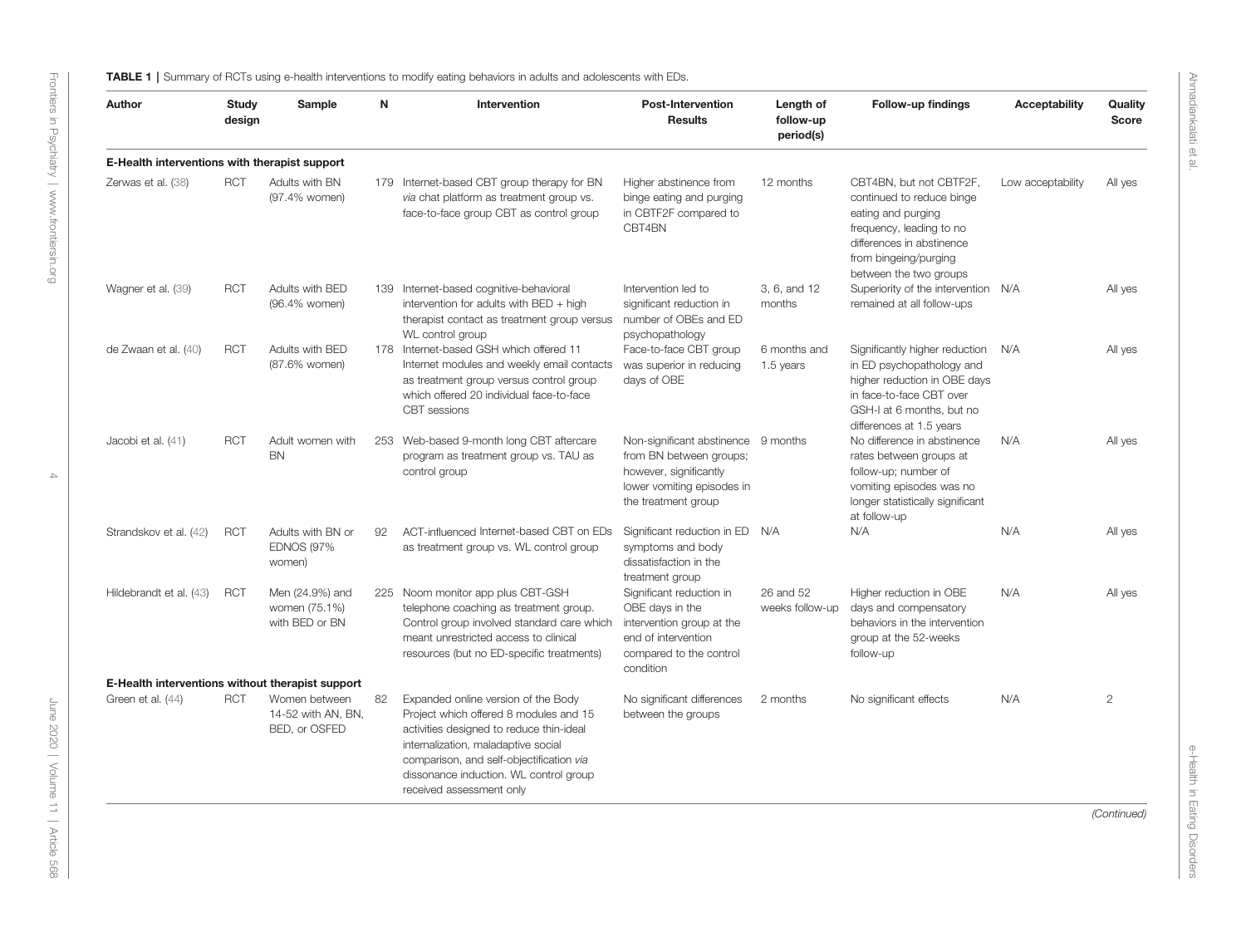#### TABLE 1 | Continued

| Author                  | Study<br>design     | Sample                                                                                       | N   | Intervention                                                                                                                                                                                                                | <b>Post-Intervention</b><br><b>Results</b>                                                                                  | Length of<br>follow-up<br>period(s) | Follow-up findings                                                           | <b>Acceptability</b>                                                        | Quality<br>Score |
|-------------------------|---------------------|----------------------------------------------------------------------------------------------|-----|-----------------------------------------------------------------------------------------------------------------------------------------------------------------------------------------------------------------------------|-----------------------------------------------------------------------------------------------------------------------------|-------------------------------------|------------------------------------------------------------------------------|-----------------------------------------------------------------------------|------------------|
|                         |                     |                                                                                              |     | Blended interventions: E-Health interventions added to traditional therapies (face-to-face group or individual therapy)                                                                                                     |                                                                                                                             |                                     |                                                                              |                                                                             |                  |
| Mazzeo et al. (45)      | <b>RCT</b>          | Adolescent girls<br>who met criteria for<br>Loss of Control<br>(LOC)-Eating or<br><b>BED</b> | 45  | Self-monitoring text-messaging mobile tool<br>(LIDER-8) added to regular ongoing therapy<br>as treatment group vs. weight management<br>program (2BFit) as control group                                                    | No significant differences<br>between groups regarding<br>outcome                                                           | 3 months                            | No significant difference<br>between groups regarding<br>outcome             | High acceptability in 8<br>both groups.<br>Texting was not<br>well accepted |                  |
| Hildebrandt et al. (46) | <b>RCT</b>          | Men (16.7%) and<br>women (83.3%)<br>with BED or BN                                           | 66  | Noom Monitor smartphone app +<br>conventional CBT-GSH vs. face-to-face<br>CBT-GSH as control group over 12 weeks                                                                                                            | CBT-GSH + Noom group<br>reported a greater<br>reduction in objective<br>binge eating episodes at<br>12 weeks                | 6 months                            | Treatment effects were not<br>sustained                                      | N/A                                                                         | All yes          |
| Cardi et al. (47)       | <b>RCT</b>          | Patients $> 16$ with<br>AN (96.8% women)                                                     | 187 | Online workbook consisting of short<br>vodcasts and six 1-h text chat sessions<br>with a recovery mentor + TAU ("Recovery<br>MANTRA" package). Control group<br>received TAU which consisted of outpatient<br>psychotherapy | No significant differences<br>between groups regarding<br>BMI, ED symptomatology,<br>and psychological distress<br>outcomes | 6 and 12<br>months                  | No significant differences<br>between groups                                 | N/A                                                                         | All yes          |
| Neumayr et al. (48)     | Pilot<br><b>RCT</b> | Adolescent and<br>adult girls/women<br>with AN                                               | 40  | 8-week smartphone app aftercare<br>intervention with therapist feedback + TAU<br>as treatment group vs. TAU only as control<br>group                                                                                        | Non-significant differences 6 months<br>regarding EDE-Q scores<br>and BMI                                                   |                                     | Differential effects were<br>absent                                          | High acceptability                                                          | All yes          |
| Keshen et al. (49)      | <b>RCT</b>          | Women $> 17$ with<br>AN, BN, OSFED, or<br>unspecified feeding<br>or eating disorder          | 90  | Standard care + Recovery Record<br>smartphone app for self-monitoring vs.<br>standard care + paper-based self-<br>monitoring                                                                                                | No significant group<br>differences in ED<br>symptomatology                                                                 | 3 months                            | No significant differences in<br>ED symptomatology<br>between the two groups | No significant group<br>difference on<br>acceptability                      | All ves          |

ED, eating disorder; EDE-Q, Eating Disorder Examination Questionnaire; BMI, body mass index; RCT, randomized controlled trial; AN, anorexia nervosa; BN, bulimia nervosa; BED, binge eating disorder; OSFED, other specified f eating disorders; CBT, cognitive behavioral therapy; CBT-GSH, cognitive behavioral therapy-guided self-help; N, number of participants; TAU, treatment as usual; WL, waiting list; GSH, guided self-help; BDI, Beck Depression objective binge eating; ACT, acceptance and commitment therapy; CBTF2F, CBT Face-to-Face; CBT4BN, CBT for BN.

Ahmadiankalati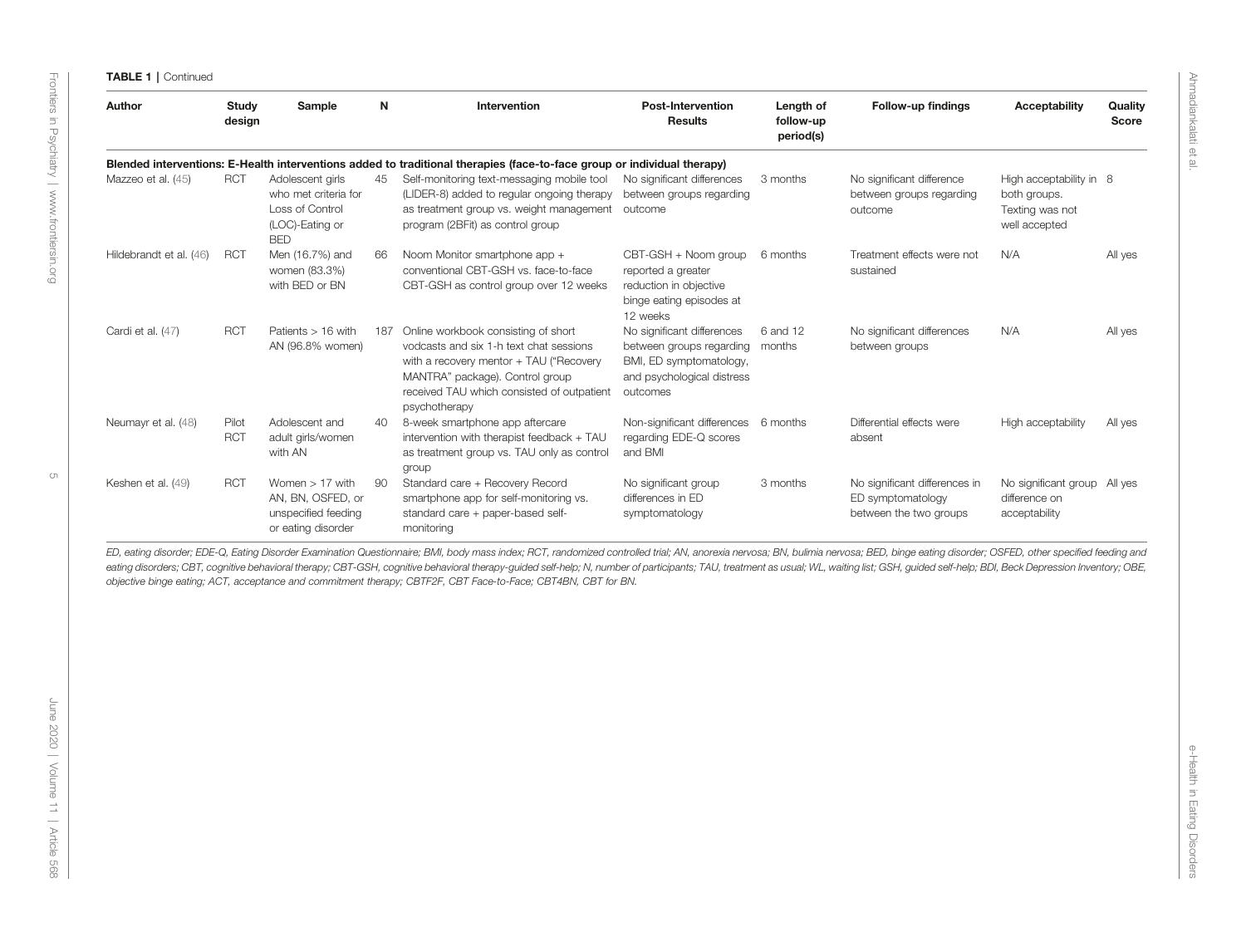Internet-based CBT may be associated with a slower trajectory of changes, but reasons for this observation remain to be elucidated [\(38](#page-10-0)).

Wagner et al. conducted a randomized controlled trial to determine the effectiveness of an Internet-based cognitivebehavioral intervention for adults with BED ([39\)](#page-10-0). This intervention also aimed to evaluate the stability of treatment results over a period of 12 months. A total of 139 adults with DSM-IV diagnosis of BED, of which 134 were women, were randomized into a 16-week Internet-based cognitive behavioral treatment group with high online therapist contacts  $(TG, n = 69)$ and a waiting list group (WL, n=70). At the end of the intervention, number of Objective Binge Episodes (OBEs) was significantly reduced in TG vs. WL  $(d = 1.02)$ . Superiority of the intervention remained at the 3-month  $(d = 1.31)$ , 6-month  $(d = 1.31)$ 1.05), and 12-month  $(d = 1.18)$  follow-up period. TG also showed a significantly higher reduction in all scores of the Eating Disorders Examination Questionnaire (EDE-Q). Despite superiority of TG to WL in terms of symptom improvements, there was a significantly higher dropout rate in TG compared to WL. There were no explicit acceptability ratings mentioned in this study ([39\)](#page-10-0).

de Zwaan et al. ([40\)](#page-10-0) conducted a randomized controlled trial to determine how an Internet-based guided self-help would help those with BED to reduce their symptoms compared to a face-toface CBT method. The authors recruited 178 adults with DSM-IV diagnosis of BED (148 women). Patients were randomly assigned into either the treatment group ( $n = 158$ ) where they completed 11 Internet modules along with weekly email contacts (GSH-I), or the control group  $(n = 20)$  where they received 20 individual face-to-face CBT sessions (CBT). Results indicated that CBT was superior in reducing days of OBE compared to GSH-I at the end of treatment  $(d = 0.16)$  as well as at the 6month, but not the 1.5 years follow-up. CBT was also found to be significantly more successful in reducing ED-related psychopathology at the 6-month follow-up. There were no reports on acceptability of either treatment arm [\(40](#page-10-0)).

Jacobi et al. conducted a randomized controlled trial to assess the effects of a web-based 9-month long CBT for BN following inpatient treatment [\(41\)](#page-11-0). Adult women with DSM-IV diagnosis of BN (n = 253) were randomized into treatment and control group ("treatment as usual", i.e., assessments without recommendations by the research team). The web-based CBT informed users about healthy exercise, body image, self-esteem, and social skills, and provided users with a log to record symptoms. Clinical psychologists provided feedback to users' entries and communicated with users individually through 1-h chatting sessions. There were no significant differences in abstinence from BN between treatment (18.9%) and control group (21.4%) at the end of the treatment period. Abstinence rates between treatment and control group were not statistically significant at follow-up (9 months after end of the aftercare program), 22.2% vs. 17.3%, respectively. Frequency of vomiting episodes was significantly lower by 46% in the treatment group compared to the control group at the end of the aftercare program, but this difference did not remain significant at

follow-up. The authors speculated that due to high symptom severity in this study, acceptability might have been lower for the web-based aftercare intervention compared to treatment as usual. There were no explicit reports made on acceptability of this online intervention among its users [\(41](#page-11-0)).

Strandskov et al. conducted a randomized controlled trial to assess the effects of 8-week Internet-based CBT on EDs influenced by Acceptance and Commitment Therapy ([42](#page-11-0)). Adults with DSM-IV diagnosis of BN or eating disorder not otherwise specified (EDNOS)  $(n = 92)$  were recruited for this study; 89 out of 92 were women. Patients were randomized into either the treatment ( $n = 46$ ) or wait list control group ( $n = 46$ ). The online intervention involved psychoeducation, monitoring eating, establishing regular eating patterns, addressing body image concerns, and helping users develop skills for willingness to change and develop mindfulness in eating, and also included online therapist support/feedback to users. Compared to the control group, the treatment group showed a significant reduction in ED symptoms based on scores in the EDE-Q (significant differences in global scores,  $d = 0.54$ ) as well as body dissatisfaction based on the Body Shape Questionnaire (BSQ-8C) ( $d = 0.48$ ). Acceptability of the intervention was not addressed ([42\)](#page-11-0).

Hildebrandt et al. ([43\)](#page-11-0) conducted a randomized controlled trial to assess the effects of the Noom Monitor smartphone app along with CBT-GSH telephone coaching (telemedicine sessions) on BED and BN. The Noom Monitor was conceived as a selfmonitoring tool for meals and snacks, compensatory behaviors, exercise, body checking, cravings, and weight. Adults with DSM-5 diagnosis of BED or BN (n = 225), out of which 169 were women, were randomized into either Noom Monitor + telemedicine sessions (8 coaching sessions over the telephone, administered by health coaches over 12 weeks)  $(n = 114)$  or standard care group ( $n = 111$ ). At the end of the 12 weeks, patients in the intervention group had significantly lower objective binge days than the control group  $(2.40 \pm 3.64 \text{ vs.})$  $6.39 \pm 6.85$  days, respectively). Participants had access to the intervention and were encouraged to make use of it beyond the 12-week period. At a 9-month follow-up, the Noom Monitor + telephone coaching group experienced significant reductions in their objective binge eating days  $(|d| = |-1.46|)$ , their compensatory behaviors such as vomiting, use of laxatives, and excessive exercise ( $|d| = |-0.34|$ ), and higher remission rates (56.7% vs. 30%, respectively). The authors considered their results at 52 weeks as a surrogate measure of high adherence to and acceptability of their intervention, but there were no explicit acceptability ratings [\(43](#page-11-0)). This study used the same protocol as a previously published pilot study ([46\)](#page-11-0), but was different than the pilot study in that telephone coaching was performed by trained health coaches rather than trained ED professionals.

Taken together, three studies examined patients with BN ([38,](#page-10-0) [41](#page-11-0), [42\)](#page-11-0), two studies examined BED [\(39](#page-10-0), [40](#page-10-0)), and one study included patients with BN or BED ([43](#page-11-0)). Five studies used Internet-based interventions ([38](#page-10-0)–[42](#page-11-0)), and one study used a smartphone-based tool ([43](#page-11-0)). All of the identified studies were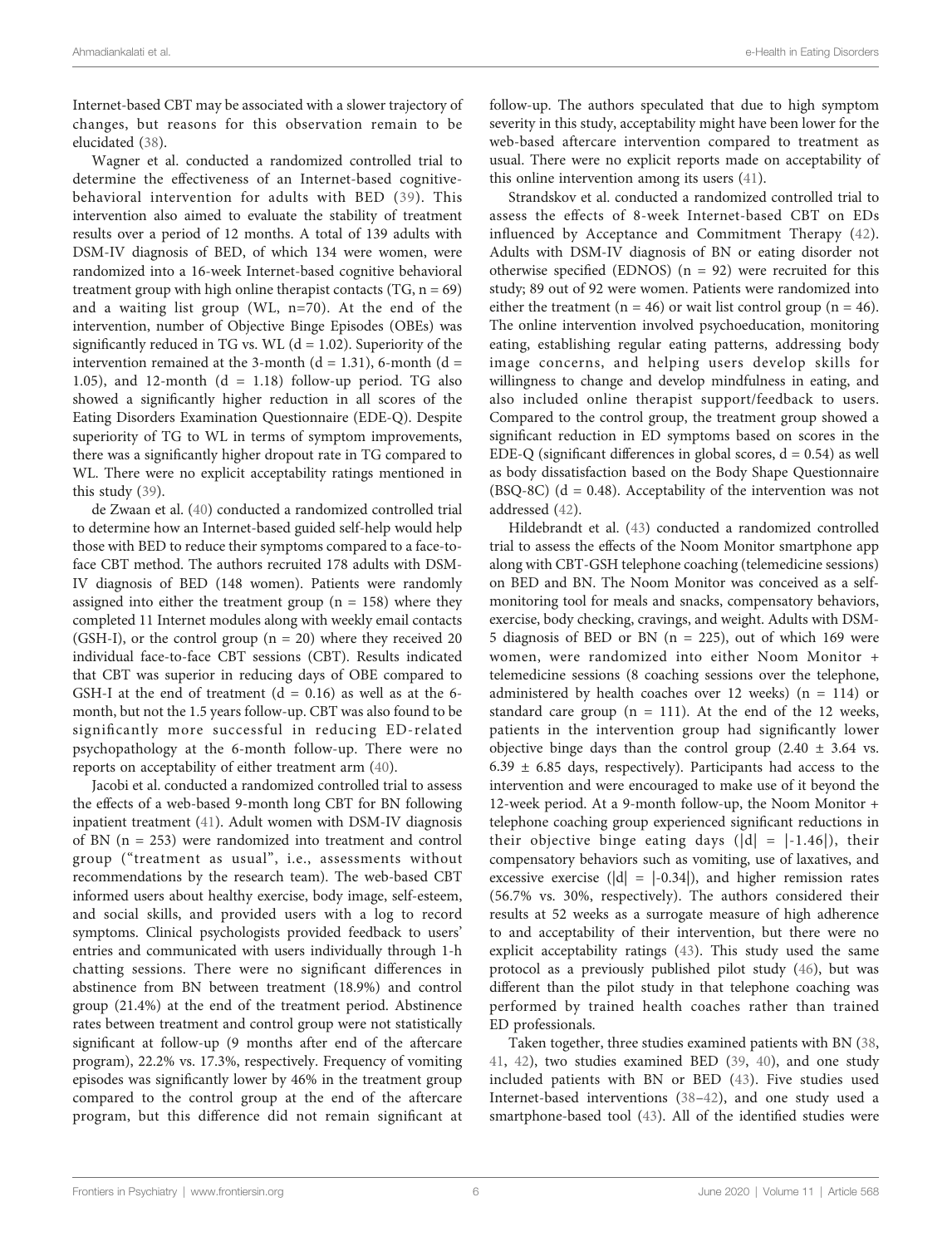performed in adults. Four studies compared their e-health interventions against another type of intervention (e.g., treatment as usual or face-to-face interventions) [\(38](#page-10-0), [40](#page-10-0), [41](#page-11-0), [43](#page-11-0)), while two applied a wait list design ([39,](#page-10-0) [42](#page-11-0)). Three studies showed higher effectiveness of the e-health intervention compared to the control group ([39,](#page-10-0) [42](#page-11-0), [43\)](#page-11-0), but two studies showed inferiority of the e-health intervention against the control condition ([38,](#page-10-0) [40\)](#page-10-0), and one study showed no differences in primary outcome between intervention and control group, but improvement in secondary outcomes in the intervention group [\(41](#page-11-0)). Acceptability was explicitly assessed only in one study; this study reported low acceptability of the ehealth intervention ([38](#page-10-0)). All studies fulfilled all 9 quality criteria as described in Materials and Methods.

#### E-Health Interventions Without Therapist Support

Green et al. conducted a pilot randomized controlled trial to investigate the effects of an online expanded version of the Body Project program on ED symptoms [\(44\)](#page-11-0). The Body project was originally an ED prevention program offering group sessions and homework assignments towards decreasing thin-ideal internalization; for the purposes of this study it was modified to include verbal, written, and behavioral exercises (8 modules and 15 activities) in an online format. The hypothesis was that ED symptoms and ED-related risk correlates would significantly decrease as result of the intervention. Adolescent and adult girls/ women (n = 82) who met DSM-5 diagnostic criteria of an ED (AN, BN, BED, OSFED) or had subclinical ED symptoms, were randomly divided into the Body Project  $(n = 46)$  and waitlist control group where they only received assessment  $(n = 36)$ . Contrary to the original hypothesis, neither ED symptoms, nor risk correlates such as maladaptive social comparison, negative affect, and trait anxiety were significantly different between the intervention and control group; the authors assumed that negative results might have been due to underpowered samples. There were no reports of acceptability [\(44\)](#page-11-0).

Taken together, this study was performed in adults with AN, BN, BED, or OSFED and applied an Internet-based approach in a wait list design. This study did not show differences in outcomes between intervention and control group [\(44\)](#page-11-0). This study fulfilled 6 of 9 quality criteria (quality score: 2).

#### Blended Treatments: E-Health Interventions Added to Face-to-Face Group or Individual Therapy

Mazzeo et al. [\(45](#page-11-0)) conducted a pilot randomized clinical trial to determine the effectiveness of LIBER8, a Dialectical Behavioral Therapy (DBT)-based face-to-face intervention for BED and Loss-Of-Control (LOC) eating amplified by means of mobile based text-messaging. Adolescent girls (n = 45) who met DSM-4- TR criteria for BED were randomized into either LIBER8 (n=28), or the control group 2BFit ( $n = 17$ ). In LIBER8, patients engaged in self-monitoring of binge eating and LOC eating behaviors via text messaging and received automatic feedback messages; patients were also sent reminders if their daily text messages

had not been received. 2BFit was conceived as a face-to-face weight management program in which patients were provided education about healthy nutrition and the importance of physical activity. There were no significant outcome differences found between groups, although both groups led to significant improvements. High levels of satisfaction were reported in both LIBER8 and 2BFit groups regarding helpfulness of materials (76% and 86%, respectively), helpfulness of homework assignments (59% and 83%, respectively), and having fun throughout the study (72% and 81%, respectively). Thus, high acceptability in both groups may be inferred. At the same time, texting was not well received; rates of participation in texting ranged between 12-44% (week 1 to 8) [\(45](#page-11-0)).

Hildebrandt et al. conducted a randomized controlled trial and sought to find out the differences in clinical outcomes in ED patients who used either the Noom Monitor app (a smartphone guided self-help (GSH) app) + conventional CBT-GSH vs. conventional CBT-GSH alone ([46\)](#page-11-0). Conventional CBT-GSH, which was offered across both groups, involved meeting with a therapist and receiving a self-help manual. Adults with DSM-5 diagnosis of BED or BN ( $n = 66$ ), of which 16.7% were men, were randomized into two groups of CBT-GSH/Noom Monitor (n = 33) and CBT-GSH alone (n = 33). At 12 weeks, the Noom Monitor + CBT-GSH group reported significantly fewer OBEs than the conventional CBT-GSH group. The same group also showed less subjective binge episodes (SBEs) compared to the control group, but this result was not statistically significant. Treatment groups did not differ in any of the outcomes at the 6 month follow-up. Treatment retention in both groups was found to be similar (78.8%). There were no explicit acceptability ratings [\(46](#page-11-0)).

Cardi et al. examined the RecoveryMANTRA online intervention during the early (motivational) phase of AN treatment [\(47](#page-11-0)). Adults and adolescents with DSM-5 diagnosis of AN  $(n = 187)$ , out of which 181 were women, were randomized to receiving either RecoveryMANTRA + treatment as usual ( $n = 99$ ) or treatment as usual (TAU) only ( $n = 88$ ). RecoveryMANTRA consisted of a series of workbooks, a collection of short video clips (vodcasts) and  $6 \times 1$ -h chat sessions which allowed text messages only. TAU consisted of outpatient psychotherapy. Increase in BMI was the primary outcome. ED symptoms and psychological distress outcomes (depression and anxiety) were also examined. There were no significant differences between intervention and control group with regard to changes in BMI ( $d = 0.2$ ), or ED-related symptoms, depression, anxiety, and work and social adjustment at any time point. However, patients in the RecoveryMANTRA group exhibited significantly higher confidence in their ability to change and a higher ability to build rapport with their therapist at 6 weeks. No acceptability ratings were reported [\(47](#page-11-0)).

Neumayr et al. conducted a 8-week pilot randomized controlled trial to determine effectiveness and acceptability of a smartphone app (German version of "Recovery Record") which included self-monitoring of eating disordered behaviors and related thoughts and feelings, and also offered therapist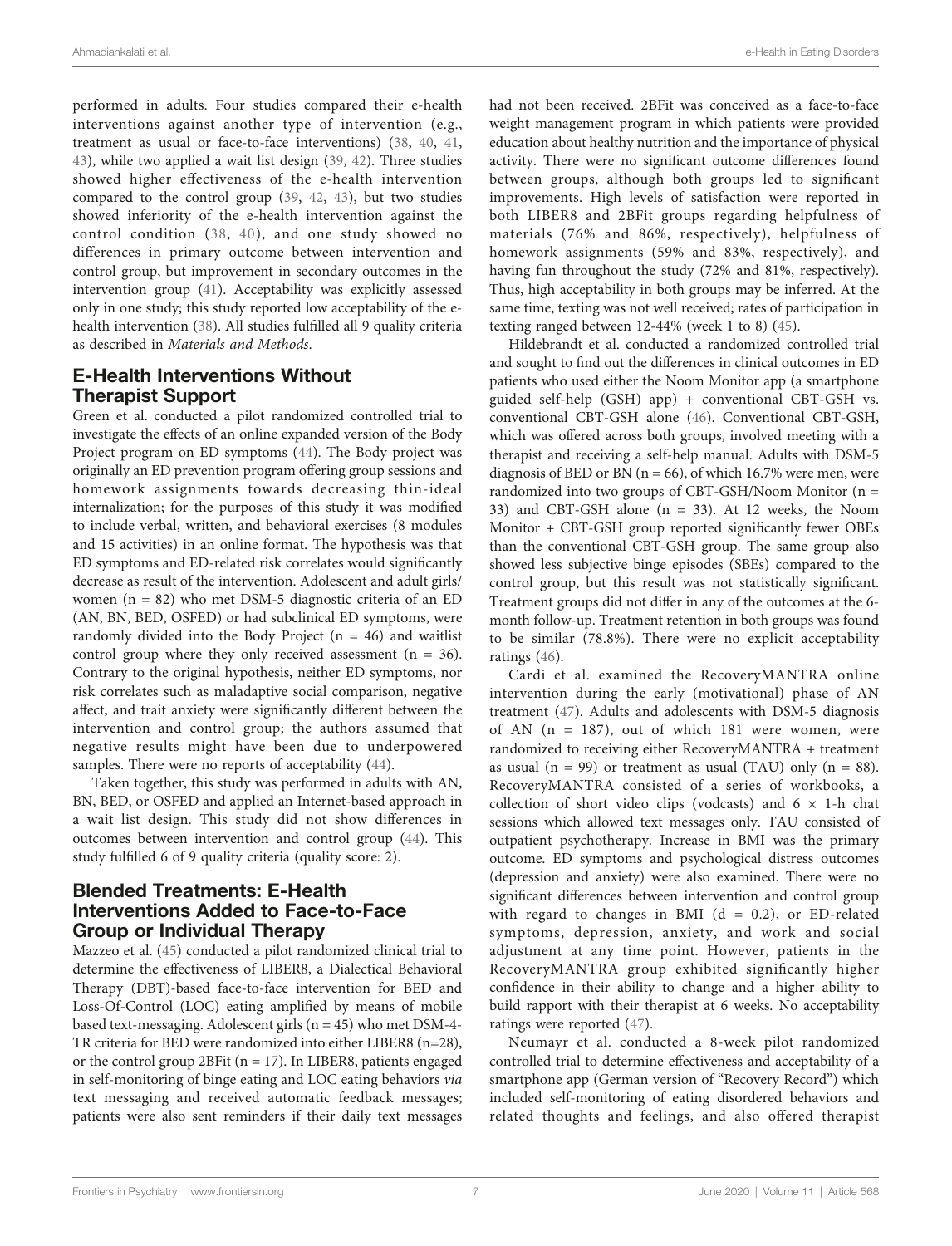feedback to patients with AN ([48\)](#page-11-0). The app was conceived as a CBT intervention, but also included elements of DBT, ACT, and MET (Motivational Enhancement Therapy). Feedback was provided twice a week as a post-discharge intervention. Adolescent and adult girls/women who met ICD-10 criteria of AN  $(n = 40)$  were randomized into two groups of smartphonebased intervention/therapist feedback + treatment as usual  $(n =$ 20) vs. treatment as usual alone ( $n = 20$ ). Treatment as usual consisted of a customized post-discharge treatment. BMI change following discharge was the primary outcome. The control group experienced a greater, yet non-significant drop in their BMI compared to the treatment group both baseline to postintervention  $(|d| = |-0.24|)$  and baseline to the 6-month followup  $(|d| = |-0.06|)$ . With regard to EDE-Q global scores, there was a non-significant reduction in ED symptoms observed in the intervention group both baseline to post-intervention  $(d = 0.56)$ and baseline to the 6 month follow-up  $(|d| = |-0.11|)$ . High ratings of satisfaction and acceptability for a number of features of the smartphone app postintervention was described [\(48](#page-11-0)).

Keshen et al. [\(49](#page-11-0)) conducted a randomized controlled trial to compare the effectiveness and acceptability of the Recovery Record app (an electronic self-monitoring tool through which also feedback was provided) vs. paper-based self-monitoring. Adult women with DSM-5 diagnosis of AN, BN, OSFED, or Unspecified Feeding or Eating Disorder  $(n = 90)$  were randomly assigned into either standard treatment + Recovery Record or standard treatment + paper-based self-monitoring. Standard treatment included intensive treatment (group and individual therapy and supervised meals) at an outpatient ED clinic for four days a week for up to 32 weeks. There were no significant differences in ED-related symptoms between the two groups over time. There were also no significant group differences observed in terms of acceptability  $(d = 0.36)$  between the intervention and control group ([49\)](#page-11-0).

Taken together, four studies used a smartphone app ([45](#page-11-0), [46](#page-11-0), [48,](#page-11-0) [49\)](#page-11-0) and one study applied a combination of Internet-based and smartphone-based intervention ([47\)](#page-11-0). Two studies were performed in AN [\(47,](#page-11-0) [48](#page-11-0)), one study in BED and LOC eating ([45](#page-11-0)), one study in AN, BN, and OSFED ([49](#page-11-0)), and one study in BN or BED ([46\)](#page-11-0). One study included adolescents only ([45](#page-11-0)), two studies included adolescents and adults [\(47,](#page-11-0) [48\)](#page-11-0), and two studies were performed in adults ([46,](#page-11-0) [49](#page-11-0)). There were no wait list designs; in all of the above-mentioned studies, an e-health intervention was compared against another type of intervention. With regard to effectiveness, four studies showed no differences between e-health intervention and control group in primary outcomes ([45](#page-11-0), [47](#page-11-0)–[49](#page-11-0)); only one study showed higher effectiveness of the intervention compared to the control condition ([46](#page-11-0)). High acceptability was explicitly reported in two studies ([45,](#page-11-0) [48](#page-11-0)), and no difference in acceptability ratings were reported in one study ([49](#page-11-0)). The rest of the studies did not perform explicit acceptability ratings. With the exception of the study by Mazzeo et al. [\(45](#page-11-0)) that fulfilled 8 of 9 quality criteria (quality score: 8), all other studies fulfilled all 9 quality criteria described in "methods".

#### **DISCUSSION**

The purpose of this review was to identify, summarize, synthesize, and critically evaluate current evidence regarding effectiveness and user experience/acceptability of e-health interventions in the ED field. In the end, 12 RCTs using an ehealth intervention in clinical ED cohorts were included.

Some studies investigated e-health interventions as an alternative to conventional types of ED treatment ([38](#page-10-0)–[43](#page-11-0)), while others combined an e-health intervention with an ongoing face-to-face treatment ([45](#page-11-0)–[49](#page-11-0)). There were also studies that compared e-health interventions using a wait list design ([39,](#page-10-0) [42,](#page-11-0) [44\)](#page-11-0).

#### Clinical Groups, Types of Interventions, Number of Participants, Demographic **Characteristics**

The 12 included studies differed in terms of the specific type of EDs under investigation. There were patients suffering from BN [\(38,](#page-10-0) [41](#page-11-0)–[44,](#page-11-0) [46](#page-11-0), [49\)](#page-11-0), AN ([44,](#page-11-0) [47](#page-11-0)–[49](#page-11-0)), BED [\(39](#page-10-0), [40,](#page-10-0) [43](#page-11-0)–[46](#page-11-0)), and OSFED [\(44](#page-11-0), [49\)](#page-11-0). Overall, given the high prevalence, morbidity, and mortality of EDs, the evidence on RCTs applying e-health interventions in the field appears rather scarce. The small number of studies per ED entity limits the options of generalizability of effectiveness and acceptability outcomes, as discussed further below.

E-health interventions for patients with EDs provide versatile, elaborate designs, ranging from structured modules and associated activities [\(44](#page-11-0)), over vodcasts and chat sessions ([47\)](#page-11-0) to regular therapist support online sessions ([39\)](#page-10-0). Six studies included web-/Internet-based interventions [\(38](#page-10-0)–[42,](#page-11-0) [44](#page-11-0)), five studies included smartphone-based interventions [\(43](#page-11-0), [45](#page-11-0), [46,](#page-11-0) [48](#page-11-0), [49](#page-11-0)), and one study used a combination of the two ([47\)](#page-11-0); this last study included  $n = 187$  participants ([47\)](#page-11-0). The number of participants recruited for smartphone app studies varied from 40 to 225, and was below 100 in four out of five. The number of participants recruited for web-based studies varied from 82 to 253, and was above 150 in three out of six studies. Thus, the number of participants recruited for web-based studies was higher than that of smartphone-based studies. Additionally, the types of e-health interventions studied were too heterogeneous in nature to be able to draw conclusions as to whether Internet- or smartphone-based interventions are to be preferred, although single studies have favored smartphone-based solutions because they offer the option of reminders to increase adherence to the intervention ([45](#page-11-0)).

Eight of 12 studies included adult/young adult (> 17 yrs.) cohorts ([38](#page-10-0)–[43](#page-11-0), [46](#page-11-0), [49](#page-11-0)); three studies used mixed adult/ adolescent cohorts ([44,](#page-11-0) [47,](#page-11-0) [48](#page-11-0)), and one study was performed in adolescents ([45](#page-11-0)). Except Zerwas et al. [\(38\)](#page-10-0) who did not provide information about the age of participants, the range of patients in all included studies varied between 13-61. Thus, effectiveness and acceptability of e-health interventions in older cohorts, who might not be as familiar with newer technologies, cannot be determined at present. At the same time, there is dearth of ehealth studies in adolescents with EDs.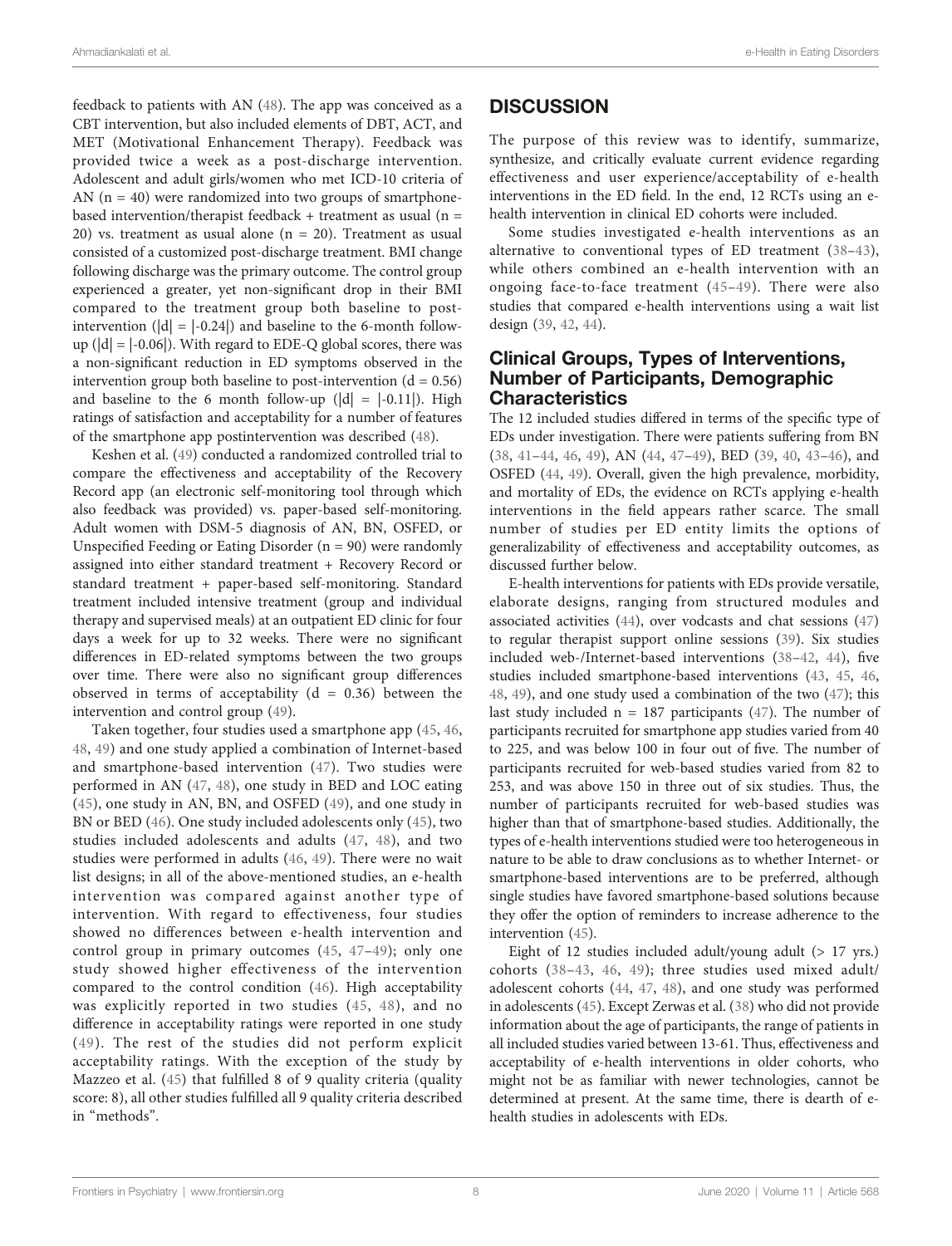Participants were all women in five out of the 12 studies included in this review, and for the remaining seven studies, participants were on average 90.5% women, with a minimum of 75.1% ([43\)](#page-11-0) and a maximum of 97.4% [\(38\)](#page-10-0). Conclusions drawn from these studies basically apply to women and cannot be generalized to men with regard to acceptability and effectiveness. Further research on the impacts of e-health interventions on men is warranted, given the fact that treatment outcomes in EDs may be a function of gender ([50\)](#page-11-0), and that women and men might differ with regard to preferred treatment interventions [\(51](#page-11-0)). The same applies to the necessity to address diverse populations, e.g., non-binary individuals, in future studies.

Six out of the 12 studies in this review did not provide specifics regarding race/ethnicity of their participants. Out of the remaining six, participants were on average 76.1% white/ Caucasian with a minimum of 44.4% ([45\)](#page-11-0) and a maximum of 97.5% ([47\)](#page-11-0). Similar to gender, there is a need to investigate the effectiveness and acceptability of e-health interventions across ethnicities with EDs; race and ethnicity have been described to have an impact on number of ED-related symptoms and their severity, and to be associated with socioeconomic status which is likely to affect the odds of pursuing care ([50](#page-11-0)).

Overall, 10 of 12 studies fulfilled all 9 quality criteria. One study fulfilled 6/9 quality criteria [\(44](#page-11-0)) and another fulfilled 8/9 criteria [\(45](#page-11-0)).

#### **Acceptability**

Acceptability of e-health interventions was reported explicitly in only a few studies included in this review. Other authors drew indirect conclusions regarding acceptability of their interventions based on drop-out rates and levels of compliance with the proposed programs. Zerwas et al. ([38\)](#page-10-0) reported both high engagement failure and low acceptability in participants. Mazzeo et al. [\(45](#page-11-0)) and Neumayr et al. [\(48\)](#page-11-0) reported high acceptability of their proposed interventions. Keshen et al. ([49\)](#page-11-0) found no significant differences in acceptability between experimental and control groups. It might be argued that severity of illness and patients´ daily routines have an impact on whether patients are able to fully and ideally comply with the demands of an e-health intervention. Patients with severe EDs might be less inclined to use web-based interventions following discharge, as indicated by Jacobi et al. ([41\)](#page-11-0). In contrast to webbased solutions, smartphone app-based interventions have the potential to increase adherence and effectiveness by providing users with reminders that may play a significant role in the buildup of desired behaviors [\(45](#page-11-0)), but may result in low acceptability levels, if users find them to be an obstruction to their daily routines, as indicated by Lindgreen et al. [\(52](#page-11-0)). To be able to leverage the full potential of these interventions, future endeavors should systematically assess acceptability and focus on ways to increase adherence and acceptability rates.

#### Effectiveness

Effectiveness of interventions is best determined by comparing outcomes of e-health interventions to control conditions. Jacobi et al. ([41](#page-11-0)), Green et al. [\(44\)](#page-11-0), Mazzeo et al. [\(45\)](#page-11-0), Cardi et al. [\(47\)](#page-11-0), Neumayr et al. [\(48\)](#page-11-0), and Keshen et al. [\(49\)](#page-11-0) could not show any significant differences in ED-related symptom reduction in primary outcomes across e-health intervention and control groups. However, studies might have been in part underpowered as they only included small sample sizes (e.g.,  $n = 45$  and  $n = 40$  in the studies by Mazzeo et al. [\(45](#page-11-0)) and Neumayr et al. [\(48\)](#page-11-0), respectively). Zerwas et al. [\(38\)](#page-10-0) and De Zwaan et al. [\(40](#page-10-0)) showed inferiority of the e-health intervention against the control group; this, however, was reflected in statistically significant p-values rather than relevant effect sizes. Hence, it was four studies that reported higher effectiveness of e-health interventions over control conditions in the end [\(39,](#page-10-0) [42,](#page-11-0) [43](#page-11-0), [46](#page-11-0)). For instance, Wagner et al. [\(39\)](#page-10-0) reported a significant reduction in number of objective binge eating episodes as result of the intervention. Overall, based on the RCT findings presented here, effectiveness of e-health interventions appears to be limited. Specific factors increasing vs. factors diminishing effectiveness should be addressed in future studies.

Aside from Green et al. ([44](#page-11-0)), all other studies included in this review involved a therapist who communicated with participants and provided them with feedback. Neumayr et al. [\(48](#page-11-0)) stated that the majority of patients in their study reported that the most helpful feature was the possibility of receiving therapeutic feedback and chatting with an ED expert. Aardoom et al. [\(53\)](#page-11-0), in a previous study (not included in this review) have shown that the frequency/intensity of therapist support does not significantly alter outcomes but instead increases satisfaction with the intervention ([53\)](#page-11-0). The study by Strandskov et al. ([42\)](#page-11-0) raised the effectiveness-related important question of why patients who attend Internet-based psychoeducation and obtain a significant amount of information and skills are often not able to implement their knowledge to manage their ED symptoms. The authors suggested that future studies should look into how patients can actually put their skills into practice, which could significantly change both acceptability and effectiveness of e-health interventions designed for patients with EDs.

#### Shame/Stigma and Financial Barriers to Care as Possible Advantages of E-Health Interventions

Zerwas et al. ([38](#page-10-0)) and Wagner et al. [\(39](#page-10-0)) interpreted their results in a completely opposite manner. While Zerwas et al. [\(38\)](#page-10-0) attributed the superiority of face-to-face groups (over Internetbased treatment) in BN to within-group social exposure, Wagner et al. ([39](#page-10-0)) explained the superiority of their online intervention for BED with the degree of shame and stigma patients with BED face, thus preferring to engage in an online intervention than in face-to-face groups. Aardoom et al. [\(54](#page-11-0)), in a study that included individuals who self-reported ED symptoms, also identified shame in those reporting symptoms of BN as a possible motivational factor contributing to higher treatment response rates in patients showing bulimic rather than anorectic psychopathology. Green et al. ([44\)](#page-11-0) indicated that negative affect, trait anxiety, and maladaptive social comparison are strong correlates of ED-specific psychopathology and also supported the notion that shame and stigma may motivate patients to engage in online interventions and hence achieve positive results. Watson et al. ([55\)](#page-11-0) (not included in this review)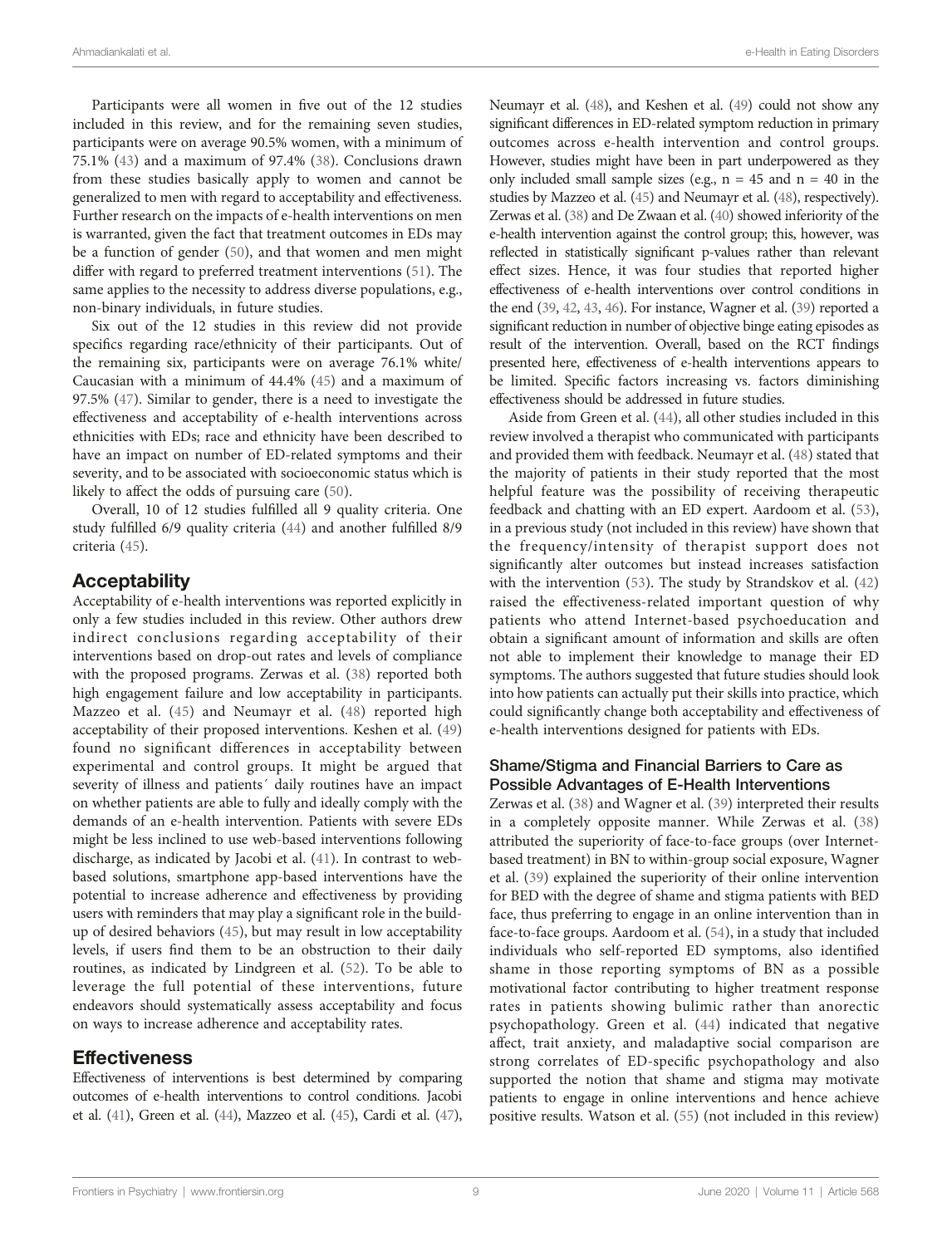<span id="page-9-0"></span>also speculated that online CBT may be more appropriate for those patients struggling with health care access barriers such as embarrassment, stigma, and social anxiety. At the same time, studies should address the question whether online interventions foster avoidance and might have a negative impact in the long run after all. To support this notion, Neumayr et al. [\(48\)](#page-11-0) raised the assumption that patients in the online intervention group were probably less likely to pursue any further help, which might have contributed to symptom increase over time. Based on just the limited current data, it is not possible to draw inferences about the influence of feelings of shame upon the success of interventions of the kind, or to conclude whether different types of EDs (e.g., BN vs. BED) experience social exposure in groups differently, thus requiring different types of interventions.

Cost-effectiveness and cost-utility of online ED interventions was explored previously by Watson et al. ([55](#page-11-0)); the authors considered online interventions a viable alternative for patients with EDs who do not have easy access to specialized treatments. Hildebrandt et al. ([43\)](#page-11-0) observed that participants with lower household income showed better improvement in depressive symptoms, and suggested that e-health interventions might prove more beneficial for patients who face financial barriers to expert care. Watson et al. [\(55](#page-11-0)) speculated that patients with less ability to commit financially to conventional treatment may find online interventions more feasible and hence benefit from these.

#### **Strengths**

All papers included in this review have examined clinical cohorts and used a RCT design. By contrast, previous reviews had no restrictions regarding study design or participants' clinical status, thus including uncontrolled studies or studies in non- or subclinical cohorts ([34](#page-10-0), [36\)](#page-10-0). The studies in this review examined both adolescents and adults. This review was carried out during the unfolding of the COVID-19 pandemic and is therefore believed to be of great practical benefit for clinicians as it offers new insights on non-face-to-face as well as blended interventions for various EDs.

#### Limitations

Based on the present results, no conclusions on acceptability and effectiveness can be drawn regarding symptom severity, as not sufficient studies have examined e-health interventions patients in different stages of their ED. The scarcity of studies in relapse prevention following intensive ED-specific treatment also points towards an increased need to implement and test an aftercare support infrastructure using e-health interventions. Despite following a meticulous search and screening approach, we only searched one database and thus cannot exclude having overseen studies that should have been included in this review. We finally included 12 studies; these were randomized controlled trials and only included clinical ED cohorts. Thus, the current evidence is not broad enough to allow generalized conclusions on acceptability and effectiveness in clinical ED populations.

#### Future Directions

This work adds to reviews of evidence on effectiveness and acceptability of e-health interventions in the field of EDs and is

especially relevant during the COVID-19 pandemic. The current pandemic has disrupted traditional models of care, has established involuntary self-isolation and physical distancing as the new norm for a thus far undefined period of time, and has activated unprecedented global efforts to adopt virtualized forms of treatments, obviating the need for face-to-face meetings between patients and health care professionals ([56](#page-11-0)). Regulatory waivers have been applied to facilitate rapid adaptations of existing systems of care, and further regulations and rules are to be expected in this regard. E-health interventions bear a great future potential by virtue of their ability to easily bridge spatial and temporal gaps between providers and recipients of health care interventions, but training among health care professionals is a priority [\(57\)](#page-11-0). Regardless, this potential can only be fully exploited by means of interventions whose effectiveness has been convincingly shown. Also, the question arises whether the currently observed transformation of health care services towards e-health solutions will continue to be in demand once the pandemic has subsided [\(57](#page-11-0)). With regard to EDs, our findings show that increasing acceptability of e-health interventions should be more in focus of future research, along with investigation of factors that promote or impede effectiveness. Continuous research on e-health models of care is necessary to make sure that advantages of these models are emphasized, effectiveness is secured, and high acceptability rates warranted.

## **CONCLUSIONS**

We have described the most current evidence and have attempted to point out differences and common denominators between randomized controlled e-health trials in clinical ED cohorts, which could help design and implement future interventions. We could only identify a small number of relevant studies, but a big gap in knowledge with regard to acceptability and effectiveness of e-health interventions, including lack of studies in older patients, in men, in sexual and ethnic minorities. Further research in cohorts with EDs is much needed in this relatively new and quickly evolving field of health care delivery. Next to the need for more studies, the question for more tailored e-health interventions that better fit the needs of individual patients with EDs may also be raised.

## AUTHOR CONTRIBUTIONS

MA and GP screened for relevant publications. MA wrote the first draft of the paper. GP and SS-L critically revised and edited subsequent versions of the paper.

## SUPPLEMENTARY MATERIAL

The Supplementary Material for this article can be found online at: [https://www.frontiersin.org/articles/10.3389/fpsyt.2020.](https://www.frontiersin.org/articles/10.3389/fpsyt.2020.00568/full#supplementary-material) [00568/full#supplementary-material](https://www.frontiersin.org/articles/10.3389/fpsyt.2020.00568/full#supplementary-material)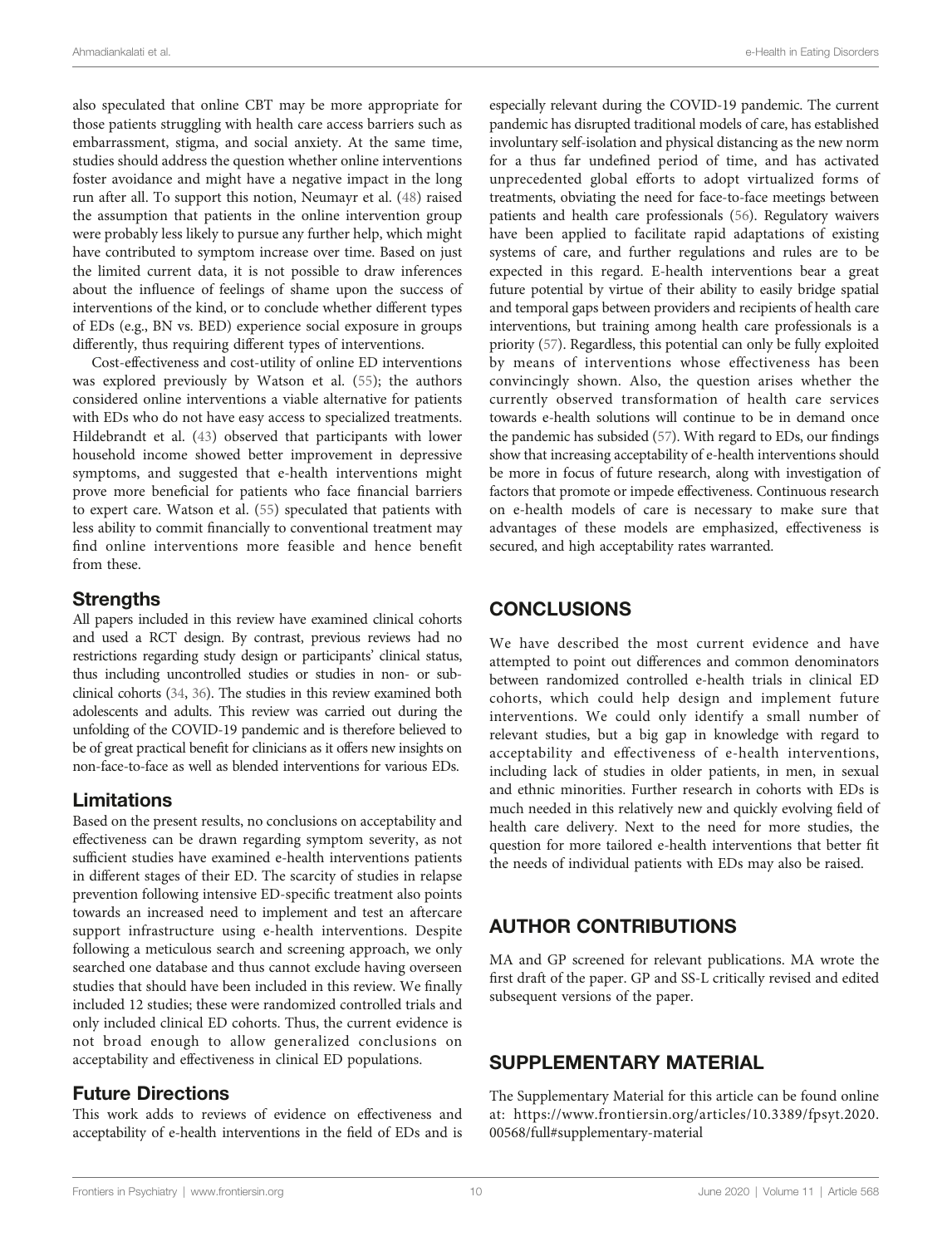### <span id="page-10-0"></span>**REFERENCES**

- 1. Keski-Rahkonen A, Mustelin L. Epidemiology of eating disorders in Europe: Prevalence, incidence, comorbidity, course, consequences, and risk factors. Curr Opin Psychiatry (2016) 29:340–5. doi: [10.1097/YCO.0000000000000278](https://doi.org/10.1097/YCO.0000000000000278)
- 2. Keel PK, Brown TA. Update on course and outcome in eating disorders. Int J Eat Disord (2010) 43:195–204. doi: [10.1002/eat.20810](https://doi.org/10.1002/eat.20810)
- 3. Hilbert A, Bishop ME, Stein RI, Tanofsky-Kraff M, Swenson AK, Welch RR, et al. Long-term efficacy of psychological treatments for binge eating disorder. Br J Psychiatry (2012) 200:232–7. doi: [10.1192/bjp.bp.110.089664](https://doi.org/10.1192/bjp.bp.110.089664)
- 4. Halmi KA. Perplexities of treatment resistence in eating disorders. BMC Psychiatry (2013) 13. doi: [10.1186/1471-244X-13-292](https://doi.org/10.1186/1471-244X-13-292)
- 5. Swift JK, Greenberg RP. A Treatment by disorder meta-analysis of dropout from Psychotherapy. J Psychother Integr (2014) 24:193–207. doi: [10.1037/](https://doi.org/10.1037/a0037512) [a0037512](https://doi.org/10.1037/a0037512)
- 6. Fichter MM, Quadflieg N. Mortality in eating disorders Results of a large prospective clinical longitudinal study. Int J Eat Disord (2016) 49:391–401. doi: [10.1002/eat.22501](https://doi.org/10.1002/eat.22501)
- 7. De La Rie S, Noordenbos G, Donker M, Van Furth E. Evaluating the treatment of eating disorders from the patient's perspective. Int J Eat Disord (2006) 39:667–76. doi: [10.1002/eat.20317](https://doi.org/10.1002/eat.20317)
- 8. Escobar-Koch T, Banker JD, Crow S, Cullis J, Ringwood S, Smith G, et al. Service users' views of eating disorder services: An international comparison. Int J Eat Disord (2010) 43:549–59. doi: [10.1002/eat.20741](https://doi.org/10.1002/eat.20741)
- 9. Johns G, Taylor B, John A, Tan J. Current eating disorder healthcare services – the perspectives and experiences of individuals with eating disorders, their families and health professionals: systematic review and thematic synthesis. BJPsych Open (2019) 5. doi: [10.1192/bjo.2019.48](https://doi.org/10.1192/bjo.2019.48)
- 10. Sood S, Mbarika V, Jugoo S, Dookhy R, Doarn CR, Prakash N, et al. What is telemedicine? A collection of 104 peer-reviewed perspectives and theoretical underpinnings. Telemed e-Health (2007) 13:573–90. doi: [10.1089/](https://doi.org/10.1089/tmj.2006.0073) [tmj.2006.0073](https://doi.org/10.1089/tmj.2006.0073)
- 11. Al-Durra M, Torio MB, Cafazzo JA. The use of behavior change theory in Internet-based asthma self-management interventions: A systematic review. J Med Internet Res (2015) 17:e89. doi: [10.2196/jmir.4110](https://doi.org/10.2196/jmir.4110)
- 12. Payne HE, Lister C, West JH, Bernhardt JM. Behavioral Functionality of Mobile Apps in Health Interventions: A Systematic Review of the Literature. JMIR mHealth uHealth (2015) 3:e20. doi: [10.2196/mhealth.3335](https://doi.org/10.2196/mhealth.3335)
- 13. Basit SA, Mathews N, Kunik ME. Telemedicine interventions for medication adherence in mental illness: A systematic review. Gen Hosp Psychiatry (2020) 62:28–36. doi: [10.1016/j.genhosppsych.2019.11.004](https://doi.org/10.1016/j.genhosppsych.2019.11.004)
- 14. Crosby L, Bonnington O. Experiences and implications of smartphone apps for depression and anxiety. Sociol Health Illn (2020) 42:925–42. doi: [10.1111/](https://doi.org/10.1111/1467-9566.13076) [1467-9566.13076](https://doi.org/10.1111/1467-9566.13076)
- 15. Sartori AC, Rodrigues Lucena TF, Takáo Lopes C, Picinin Bernuci M, Yamaguchi MU. Educational Intervention Using WhatsApp on Medication Adherence in Hypertension and Diabetes Patients: A Randomized Clinical Trial. Telemed e-Health (2020). doi: [10.1089/tmj.2019.0305](https://doi.org/10.1089/tmj.2019.0305)
- 16. Ofoegbu TO, Asogwa U, Otu MS, Ibenegbu C, Muhammed A, Eze B. Efficacy of guided internet-assisted intervention on depression reduction among educational technology students of Nigerian universities. Med (United States) (2020) 99. doi: [10.1097/MD.0000000000018774](https://doi.org/10.1097/MD.0000000000018774)
- 17. Omiwole M, Richardson C, Huniewicz P, Dettmer E, Paslakis G. Review of mindfulness-related interventions to modify eating behaviors in adolescents. Nutrients (2019) 11:2917. doi: [10.3390/nu11122917](https://doi.org/10.3390/nu11122917)
- 18. Badawy SM, Barrera L, Sinno MG, Kaviany S, O'Dwyer LC, Kuhns LM. Text Messaging and Mobile Phone Apps as Interventions to Improve Adherence in Adolescents With Chronic Health Conditions: A Systematic Review. JMIR mHealth uHealth (2017) 5:e66. doi: [10.2196/mhealth.7798](https://doi.org/10.2196/mhealth.7798)
- 19. Han M, Lee E. Effectiveness of mobile health application use to improve health behavior changes: A systematic review of randomized controlled trials. Healthc Inform Res (2018) 24:207–26. doi: [10.4258/hir.2018.24.3.207](https://doi.org/10.4258/hir.2018.24.3.207)
- 20. Decker V, Valenti M, Montoya V, Sikorskii A, Given CW, Given BA. Maximizing New Technologies to Treat Depression. Issues Ment Health Nurs (2019) 40:200–7. doi: [10.1080/01612840.2018.1527422](https://doi.org/10.1080/01612840.2018.1527422)
- 21. McCann L, McMillan KA, Pugh G. Digital interventions to support adolescents and young adults with cancer: Systematic review. J Med Internet Res (2019) 5:e12071. doi: [10.2196/12071](https://doi.org/10.2196/12071)
- 22. Lorenz P, Schindler L, Steudte-Schmiedgen S, Weidner K, Kirschbaum C, Schellong J. Ecological momentary assessment in posttraumatic stress disorder and coping. An eHealth study protocol. Eur J Psychotraumatol (2019) 10:1654064. doi: [10.1080/20008198.2019.1654064](https://doi.org/10.1080/20008198.2019.1654064)
- 23. Savikko J, Rauta V. Implementing eHealth in Kidney Transplantation in Finland. Transplant Proc (2019) 51:464–5. doi: [10.1016/j.transproceed.](https://doi.org/10.1016/j.transproceed.2019.01.064) [2019.01.064](https://doi.org/10.1016/j.transproceed.2019.01.064)
- 24. Ruiz De Adana MS, Alhambra-Expósito MR, Muñoz-Garach A, Gonzalez-Molero I, Colomo N, Torres-Barea I, et al. Randomized study to evaluate the impact of telemedicine care in patients with type 1 diabetes with multiple doses of insulin and suboptimal HbA1c in Andalusia (Spain): PLATEDIAN study. Diabetes Care (2020) 43:337–42. doi: [10.2337/dc19-0739](https://doi.org/10.2337/dc19-0739)
- 25. Lai J, Chapman B, Carreiro S, Costigan A, Rodriguez Perez K, Gonzalez G, et al. A Pilot Study of a Telemedicine-based Substance Use Disorder Evaluation to Enhance Access to Treatment Following Near-Fatal Opioid Overdose. In: . Proceedings of the 53rd Hawaii International Conference on System Sciences. (2020) 2020:3488–96. doi: [10.24251/hicss.2020.428](https://doi.org/10.24251/hicss.2020.428)
- 26. Bradford NK, Caffery LJ SA. Telehealth services in rural and remote Australia: a systematic review of models of care and factors. Rural Remote Heal (2016)  $16:1 - 24$
- 27. Ross J, Stevenson F, Lau R, Murray E. Factors that influence the implementation of e-health: A systematic review of systematic reviews (an update). Implement Sci (2016) 11:146. doi: [10.1186/s13012-016-0510-7](https://doi.org/10.1186/s13012-016-0510-7)
- 28. Almathami HK, Win KT, Vlahu-Gjorgievska E. Barriers and facilitators that influence telemedicine real-time online consultation at patients' home: A Systematic Literature Review. (Preprint). J Med Internet Res (2020) 22: e16407. doi: [10.2196/16407](https://doi.org/10.2196/16407)
- 29. Aultman JM, Dean E. Beyond privacy: Benefits and burdens of e-health technologies in primary care. J Clin Ethics (2014) 25:50–64.
- 30. Gagnon MP, Ngangue P, Payne-Gagnon J, Desmartis M. M-Health adoption by healthcare professionals: A systematic review. J Am Med Inf Assoc (2016) 23:212–20. doi: [10.1093/jamia/ocv052](https://doi.org/10.1093/jamia/ocv052)
- 31. Paslakis G, Fischer-Jacobs J, Pape L, Schiffer M, Gertges R, Tegtbur U, et al. Assessment of use and preferences regarding internet-based health care delivery: Cross-sectional questionnaire study. J Med Internet Res (2019) 21: e12416. doi: [10.2196/12416](https://doi.org/10.2196/12416)
- 32. Fairburn CG, Rothwell ER. Apps and eating disorders: A systematic clinical appraisal. Int J Eat Disord (2015) 48:1038–46. doi: [10.1002/eat.22398](https://doi.org/10.1002/eat.22398)
- 33. Aardoom JJ, Dingemans AE, Van Furth EF. E-Health Interventions for Eating Disorders: Emerging Findings, Issues, and Opportunities. Curr Psychiatry Rep (2016) 18:42. doi: [10.1007/s11920-016-0673-6](https://doi.org/10.1007/s11920-016-0673-6)
- 34. Barakat S, Maguire S, Smith KE, Mason TB, Crosby RD, Touyz S. Evaluating the role of digital intervention design in treatment outcomes and adherence to eTherapy programs for eating disorders: A systematic review and metaanalysis. Int J Eat Disord (2019) 52:1077–94. doi: [10.1002/eat.23131](https://doi.org/10.1002/eat.23131)
- 35. Schleg S, Bürger C, Schmidt L, Herbst N, Voderholzer U. The potential of technology-based psychological interventions for anorexia and bulimia nervosa: A systematic review and recommendations for future research. J Med Internet Res (2015) 17:e85. doi: [10.2196/jmir.3554](https://doi.org/10.2196/jmir.3554)
- 36. Anastasiadou D, Folkvord F, Lupiañez-Villanueva F. A systematic review of mHealth interventions for the support of eating disorders. Eur Eat Disord Rev (2018) 26:394–416. doi: [10.1002/erv.2609](https://doi.org/10.1002/erv.2609)
- 37. Gordon EL, Ariel-Donges AH, Bauman V, Merlo LJ. What is the evidence for "food addiction?" A systematic review. Nutrients (2018) 10:477. doi: [10.3390/](https://doi.org/10.3390/nu10040477) [nu10040477](https://doi.org/10.3390/nu10040477)
- 38. Zerwas SC, Watson HJ, Hofmeier SM, Levine MD, Hamer RM, Crosby RD, et al. CBT4BN: A Randomized Controlled Trial of Online Chat and Face-to-Face Group Therapy for Bulimia Nervosa. Psychother Psychosom (2016) 86:47–53. doi: [10.1159/000449025](https://doi.org/10.1159/000449025)
- 39. Wagner B, Nagl M, Dölemeyer R, Klinitzke G, Steinig J, Hilbert A, et al. Randomized Controlled Trial of an Internet-Based Cognitive-Behavioral Treatment Program for Binge-Eating Disorder. Behav Ther (2016) 47:500– 14. doi: [10.1016/j.beth.2016.01.006](https://doi.org/10.1016/j.beth.2016.01.006)
- 40. De Zwaan M, Herpertz S, Zipfel S, Svaldi J, Friederich HC, Schmidt F, et al. Effect of internet-based guided self-help vs individual face-to-face treatment on full or subsyndromal binge eating disorder in overweight or obese patients: The INTERBED randomized clinical trial. JAMA Psychiatry (2017) 74:987– 95. doi: [10.1001/jamapsychiatry.2017.2150](https://doi.org/10.1001/jamapsychiatry.2017.2150)